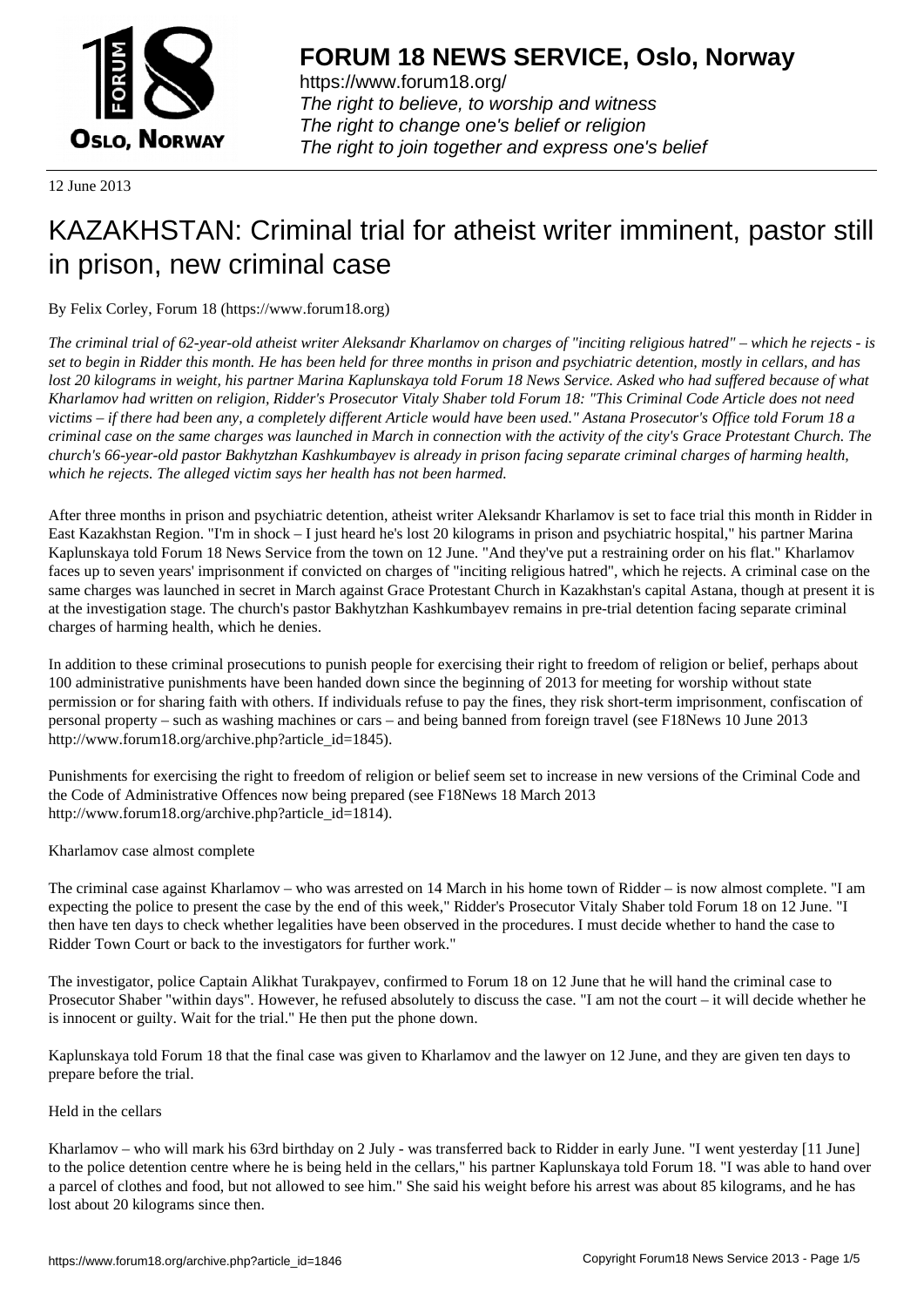Kaplunskaya said the last time she was able to see Kharlamov was in early April while he was being held in the regional capital Oskemen (Ust-Kamenogorsk). "Aleksandr was also being held in the cellars, and I had five minutes with him and couldn't discuss anything serious."

Kharlamov's lawyer has been able to meet him in the detention prison in Ridder since his return, Kaplunskaya added.

"Inciting religious hatred"?

Kharlamov is due to face trial under Criminal Code Article 164, Part 1. This Article is both unclear and wide-ranging. It criminalises: "Deliberate actions aimed at the incitement of social, national, clan, racial, or religious enmity or antagonism, or at offence to the national honour and dignity, or religious feelings of citizens, as well as propaganda of exclusiveness, superiority, or inferiority of citizens based on their attitude towards religion, or their genetic or racial belonging, if these acts are committed publicly or with the use of the mass information media."

No definitions are offered for the concepts criminalised by Article 164. Punishments are a fine or imprisonment of up to seven years.

Prosecutor Shaber defends the charges. "This case is not being brought about Kharlamov's personal beliefs – it is only about the elements of incitement in what he published," he insisted to Forum 18. Asked who had suffered because of what Kharlamov had written, Shaber responded: "This Criminal Code Article does not need victims – if there had been any, a completely different Article would have been used."

Kaplunskaya rejects the accusations against her partner. "He didn't incite people against anyone," she told Forum 18. "He's not in conflict with anyone." She believes the criminal charges were launched to punish Kharlamov for his criticism of local officials. "They're not interested in what he wrote on religion – they didn't even read it. But they were looking for something they could use to imprison him."

Prosecutor Shaber denies this. "I can officially state that Kharlamov is not being punished for the articles he wrote about local issues."

Yevgeni Zhovtis of the Kazakhstan International Bureau for Human Rights and the Rule of Law has condemned the case against Kharlamov. "I want to stress that there is no incitement to hatred of any representatives of any religion in his writings," he said in April. "He writes about religion, he criticises ideas, and puts forward his own views. That is, he carries on a perfectly normal activity in a country where expressing one's own views is not yet a criminally-prosecutable action" (see F18News 20 May 2013 http://www.forum18.org/archive.php?article\_id=1837).

## Psychiatric examination

The investigation against Kharlamov began in late 2012. An October 2012 "court/philological expert analysis" concluded that his writings on religion "contain negative information aimed at inciting religious hatred and discord". On the basis of the "analysis", the criminal case against him was opened on 25 January 2013.

A March "expert analysis" found that 28 of the 36 writings by Kharlamov it analysed "contain negative information aimed at inciting religious hatred and discord". A psychiatric examination of Kharlamov conducted while he was in prison in Oskemen found Kharlamov was suffering from "delusional disorder".

In early April, on investigator Turakpayev's instructions, Kharlamov was transferred to Investigative Prison No. 1 in Almaty for a second psychiatric examination to be conducted. He was forcibly held in the Republican Scientific/Practical Centre of Psychiatry, Psychotherapy and Narcology in Almaty from 29 April to 27 May, according to a 28 May article by Kazis Toguzbayev of Radio Free Europe's Kazakh Service.

Kaplunskaya, his partner, told Forum 18 that the psychiatric examination in Almaty had found him responsible for his actions, though she has not seen the document certifying this.

Kharlamov also told Toguzbayev that the psychiatric examination in Almaty had found him responsible. One male doctor had insisted he showed signs of "a schizoid and paranoid" form of delusion. But the female doctors disagreed, Kharlamov told Toguzbayev from Almaty Investigation Prison No. 1 immediately after his return there.

Kharlamov complained that conditions in the Psychiatric Centre were like in prison, including being held in underground rooms. Those being held there were not allowed to wear glasses or even have toothbrushes, allegedly on grounds of safety. During the month there, he had therefore been unable to read anything or clean his teeth, he told Toguzbayev.

"They want to leave him with nothing"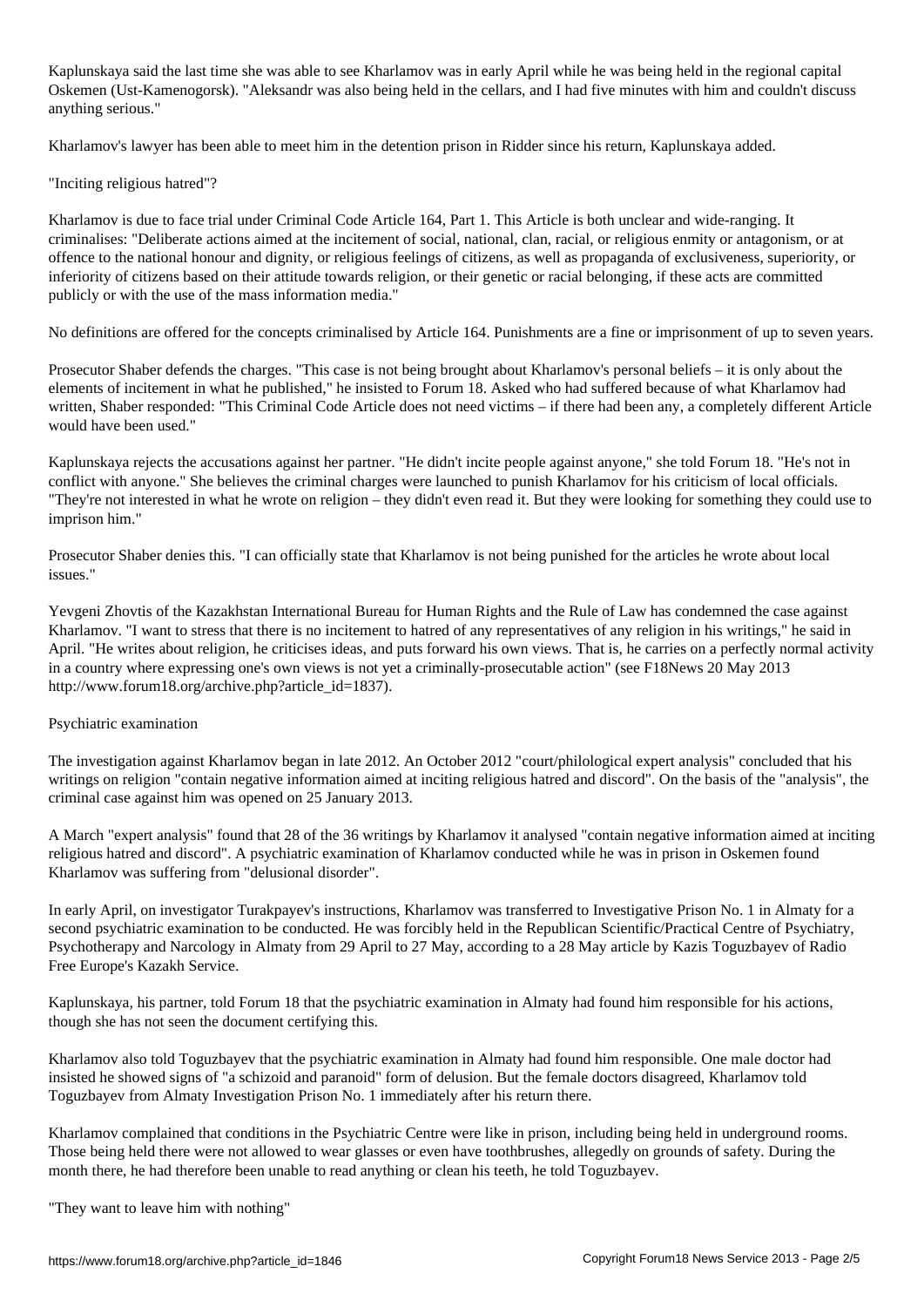Kaplunskaya also told Forum 18 that on reading the case materials on 12 June, the lawyer had discovered that the investigator had put a restraining order on Kharlamov's flat, which he uses as an office.

"I understood that they also want to make him pay for the two psychiatric analyses," she complained, "though it was the investigator that called for them, not him. If they don't imprison him they want to leave him with nothing, no office, no pension, no clothes."

Criminal case against Church members?

Astana based senior police investigator Captain Vyacheslav Glazkov launched a criminal case on 19 March in connection with allegations that Astana's Grace Church, or members of it, were inciting "religious hatred" under Criminal Code Article 164, Part 1, an official of Astana Prosecutor's Office told Forum 18 on 11 June.

"The case is not against the Church itself, but investigating the fact of incitement of religious hatred," the prosecutor, who did not give his name, stressed. "No specific individuals are suspects at the moment."

Article 14, Part 1 of the Criminal Code declares that criminal cases can only be launched against individuals. So it appears that if investigators and prosecutors conclude that there is a case to answer, allegations would have to be launched against specific church members.

Reached on 11 June, Investigator Glazkov told Forum 18 only that the case he opened on 19 March was separate to the case against Pastor Kashkumbayev. However, he declined to say who is being investigated and why. "It is not a convenient time to speak," he told Forum 18 before putting the phone down. All subsequent calls went unanswered.

### Prepared in secret?

News of the criminal case came as a shock to church members, who are already upset by the arrest in a separate criminal case of their pastor, Kashkumbayev. "The first we heard of this was yesterday [11 June] – even though the case appears to have been launched back in March - and we don't know any details," one told Forum 18 from Astana on 12 June. "We are desperately trying to find out more."

"They are moving against Evangelical Christians," another church member told Forum 18. "It is no surprise that they have launched another criminal case."

#### First raid in the case?

At least one raid is known to have taken place in connection with the new criminal case. On 25 May, on the "special instruction" of Investigator Glazkov, the National Security Committee (KNB) secret police raided the premises in Almaty of the charity United Mercy in Central Asia. The required two witnesses were also present, according to the record of items confiscated in the raid, seen by Forum 18.

Officers seized documentation about the work of the charity – which has state registration - over at least the last nine or ten years. They were also reportedly looking for copies of the book "Worthy Answers", but did not find any. The KNB officers called in other officers from the normal police to confiscate other religious literature once they had finished their search. In all 16 religious books were taken for "expert analysis".

Questioning of charity officials continued after the 25 May raid, Forum 18 has learned.

Copies of "Worthy Answers" – a book by two local Protestants, Galymzhan Tanatgan and Zhomart Temir, published in both Kazakh and Russian – have been seized in earlier raids on Protestant churches. During such confiscations in October 2012, Police alleged that the book is banned and contains "extremist" ideas, but failed to produce any evidence of this (see F18News 19 October 2012 http://www.forum18.org/archive.php?article\_id=1756).

#### Pastor still imprisoned

Meanwhile, Astana Grace Church's pastor, the 66-year-old Kashkumbayev, remains in pre-trial detention in the capital. He was arrested on criminal charges of harming health on 17 May, with a court hearing two days later confirming his pre-trial detention until 17 July (see F18News 20 May 2013 http://www.forum18.org/archive.php?article\_id=1837).

The 19 May decision by Judge Nurlan Bayakhmetov of Astana's Almaty District Court No. 2, seen by Forum 18, reveals that Pastor Kashkumbayev is accused of violating Criminal Code Article 103, Part 1 ("Intentional inflicting of serious harm to health"). This carries a punishment of restrictions on freedom or imprisonment of between three and seven years. It said the criminal case had been opened in October 2012 "for causing considerable harm to the psychological health" of a church member.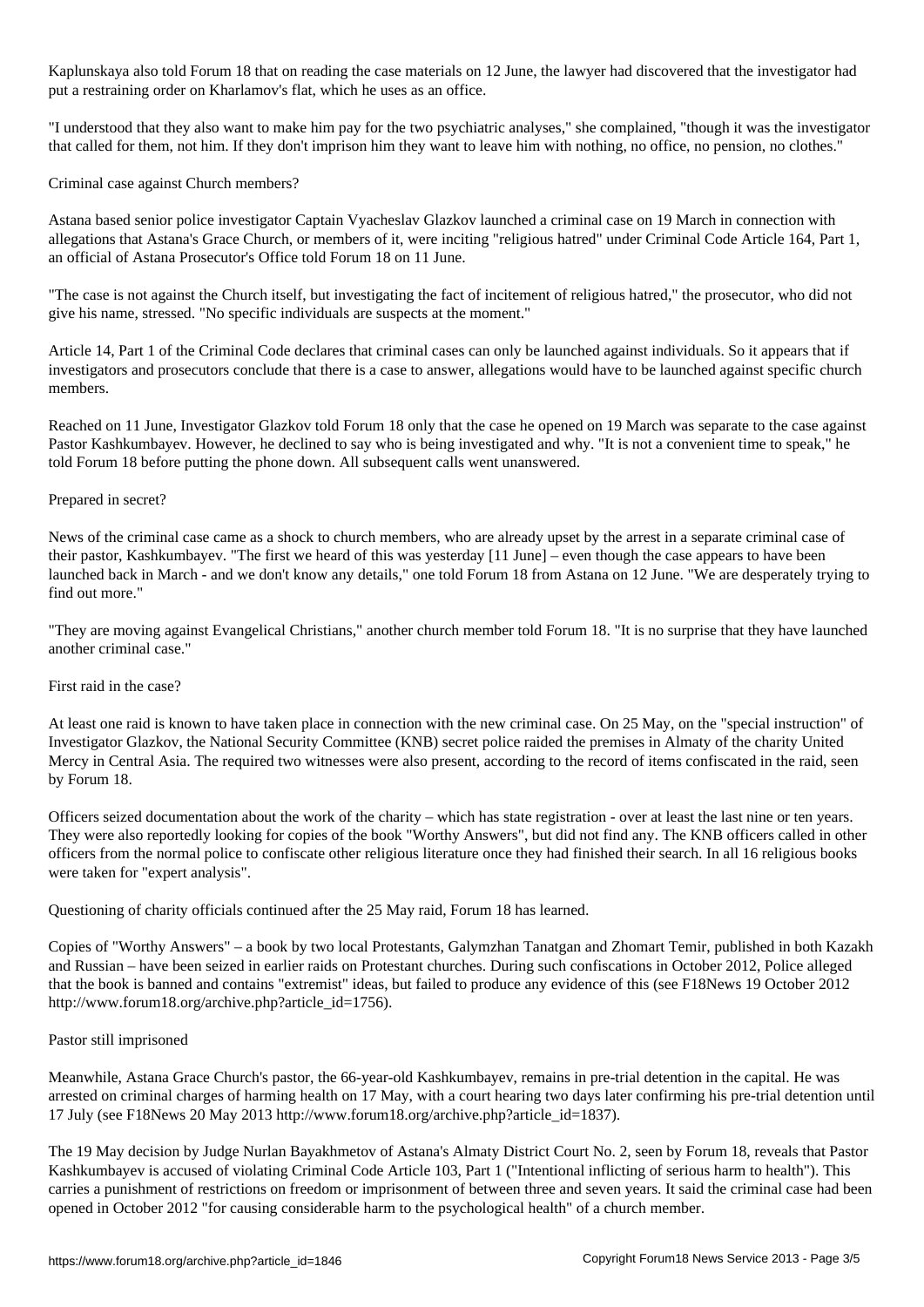The decision records the prosecutor's allegation that "the crime was carried out by Kashkumbayev under the guise of carrying out charitable and religious activity by means of exerting psychological influence on church members, including with the use of stupefying substances with the aim of collecting gifts for the use of the association".

The "stupefying substances" appear to be a reference to the red tea used by the Church as a non-alcoholic communion wine. Church members told Forum 18 they buy the tea in local shops (see F18News 20 May 2013 http://www.forum18.org/archive.php?article\_id=1837).

The decision also referred to a September 2012 expert assessment of church member Lyazzat Almenova which claimed regular attendance at church had led her to develop "paranoid schizophrenia". Church members vigorously rejected such claims to Forum 18 in October 2011 when they were first made (see F18News 19 October 2012 http://www.forum18.org/archive.php?article\_id=1756).

Almenova has written to Astana Prosecutor's Office to say she is psychiatrically healthy, that the 2012 assessment was conducted illegally and calling for the case to be abandoned.

She told Forum 18 that the authorities had put her in a psychiatric hospital and injected with unknown drugs against her will. "Unfortunately they used me as a witness to open a case against Pastor Kashkumbayev, who is totally innocent and has not harmed my health at all" (see F18News 16 July 2013 http://www.forum18.org/archive.php?article\_id=1860).

Kashkumbayev's lawyers tried to challenge the need to hold him in pre-trial detention, but on 24 May, Judge Zhaksylyk Alkhamin of Astana City Court upheld the earlier court decision ordering his detention, according to the decision seen by Forum 18. At the hearing, Prosecutor Kyzdygoi Ergeshbayeva argued that as Kashkumbayev is accused of a "serious crime", it is right to keep him in custody, the transcript of the hearing seen by Forum 18 notes. The Judge upheld her argument.

Forum 18 tried to reach Prosecutor Ergeshbayeva, but the woman who answered her phone on 12 June hung up as soon as Forum 18 introduced itself. Subsequent calls went unanswered.

## Psychiatric assessment

A psychiatric assessment of Kashkumbayev was conducted in prison in mid-June, Protestants told Forum 18. "This is normal when an individual is accused of a serious offence." It appears the psychiatric assessment found him responsible for his actions, though his lawyers have not yet been given a copy of the record.

Kashkumbayev's lawyers have been given access to him in the Interior Ministry's Investigation Isolation Prison in Astana where he is being held. However, his wife and other family members have not. "The investigator won't give permission for this," one Protestant complained to Forum 18.

The prison address is:

SI-12 (ETs 166/1)

Alash Tas Zhol street 30/1

010000 Astana

Kazakhstan

Lawyers have lodged a complaint to Astana Prosecutor's Office over the way Investigator Glazkov is running the case, especially over his refusal to hand over case documents to the defence team. (END)

For a personal commentary on how attacking religious freedom damages national security in Kazakhstan, see F18News http://www.forum18.org/Archive.php?article\_id=564.

For more background, see Forum 18's Kazakhstan religious freedom survey at http://www.forum18.org/Archive.php?article\_id=1352.

Reports on freedom of thought, conscience and belief in Kazakhstan can be found at http://www.forum18.org/Archive.php?query=&religion=all&country=29.

A compilation of Organisation for Security and Co-operation in Europe (OSCE) freedom of religion or belief commitments can be found at http://www.forum18.org/Archive.php?article\_id=1351.